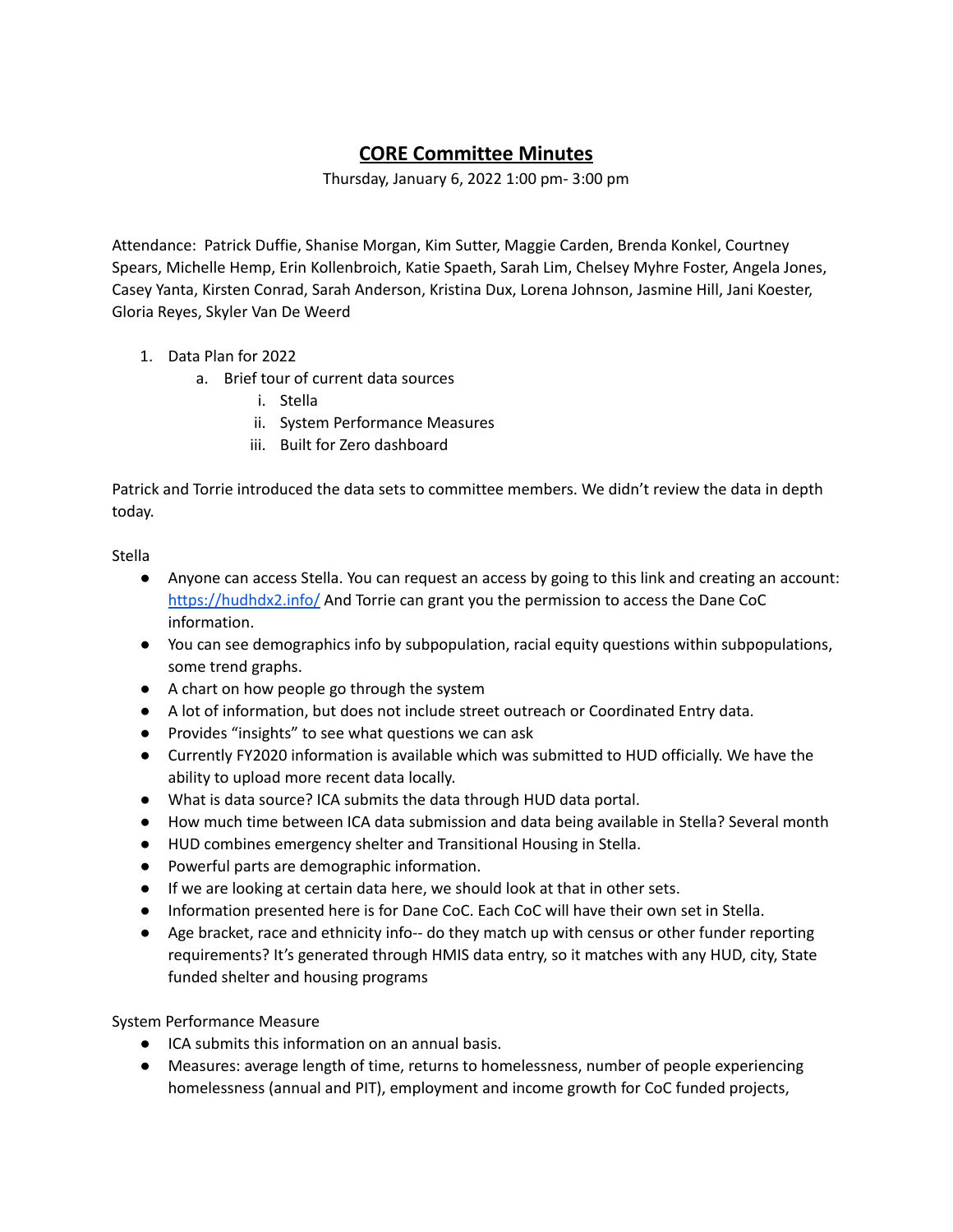number of people who become homeless for the first time, those who meet category 3 of homelessness (only high performing communities report), exits from street outreach, exits from shelter, TH and RRH, retention of PSH

Built for Zero dashboard

- Initiative specific to veteran and chronic homelessness
- Dane CoC submitted the last data March 2021
- Shows inflow (entering the system) and outflow (leaving)
- Also shows if where inflow came-returning from housing, inactive, newly identified; outflow-housing, inactive
- We made the decision to stop participating in Built for Zero recently. We would be able to reproduce the graphs. These are HMIS data.
	- b. Identify data points this group wants to review regularly
		- i. Send survey to HSC Membership to see which data points are most interesting
- Who are in outreach programs and do not have VI-SPDAT done -- If people are not on CE, we don't have good sense of who need housing, help us to know how many people we should still connect, it can show where we need more resources
- (Who are in shelter programs and do not have VI-SPDAT done -- there is an existing report for shelters)
- Inflow and outflow but it's hard to explain why these happen
- Housing placement breaking down by race and ethnicity
- Return to homelessness by program type (e.g. if people exit RRH and return to homelessness, can we send them to PSH?)
- List of people who are crossing over to chronic homelessness (chronic inflow)
- Data collected by school districts (including doubled up and self paying in hotels), Head Start, City Childcare unit. School data runs through a school year (annual) and look at family units (not # of persons)
- # of homeless people in jail
- PIT and annual number by household type and race/ethnicity
- First time homeless in annual numbers
- (Characteristics of first time homeless would be helpful to target prevention, but no aggregate information is being collected.)
- Info on households with just adult members (couples, siblings) -- there are many households who are unsheltered because they do not want to go to singles shelter.
- Length of stay at PSH, how often they turnover
- How many people come back after 2 year mark for RRH (return to homelessness)
- How many people were eligible for PSH but offered RRH (because length of time and where people stay changes frequently and chronic homeless definition has nuances, it's really hard to keep track)
- Length of RRH programs
- Data around vouchers are they staying in housing, returning to the system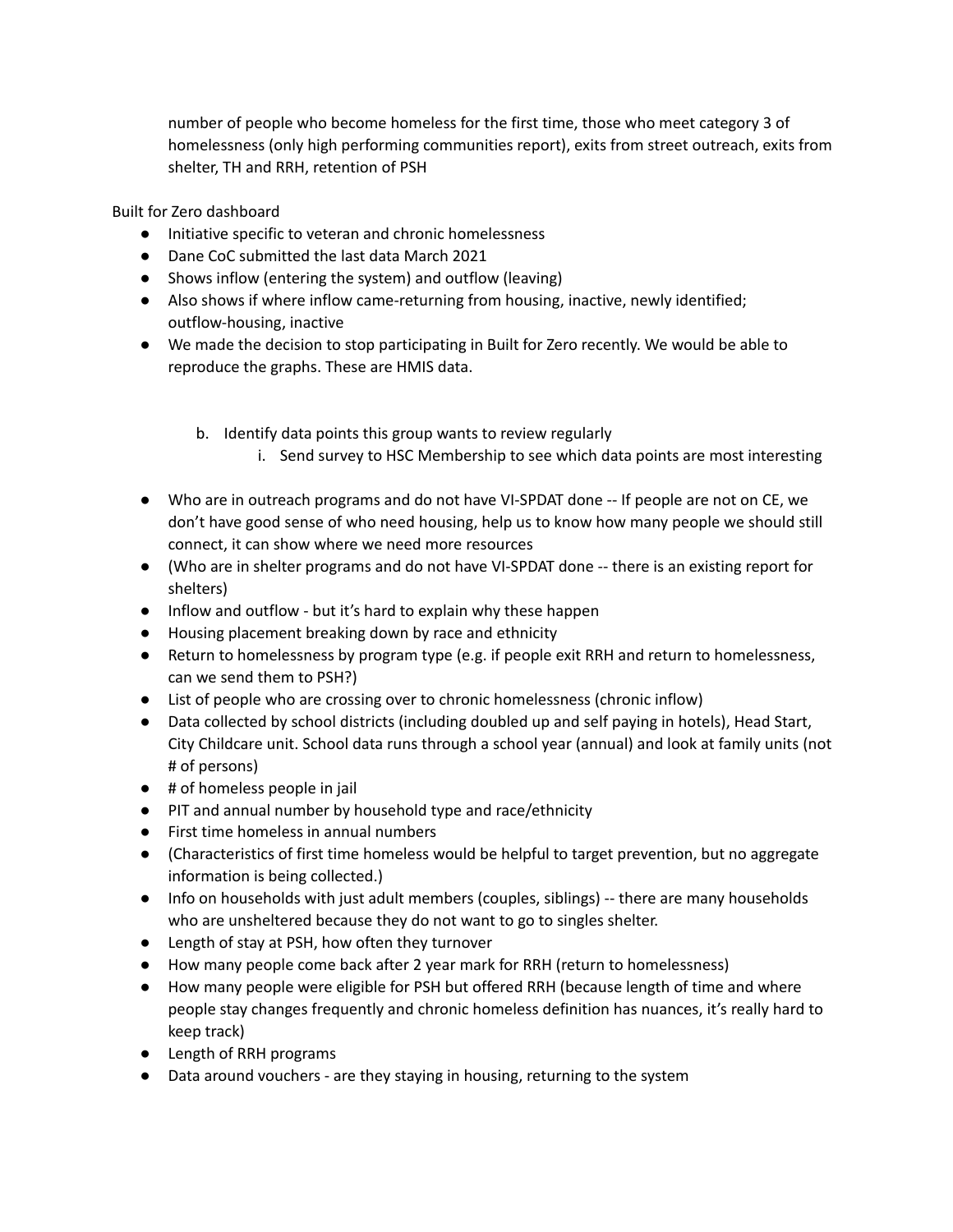● a list of people who are experiencing unsheltered homelessness (in street outreach programs, not in shelter) and their VISPDAT score

## ii. Volunteer to create and send survey

Before we send out the list, we need to look at the list a little more and see where the data can come from, is this something we can get, how often we can report out.

> iii. Volunteers to meet outside of Core to create proposal on how to share/use data points

Brenda Konkel, Katie Spaeth, Sarah Lim, Patrick Duffie, Chelsey Myhre Foster, Sarah Anderson, Maggie Carden volunteered to meet as a small group.

- c. What is goal of data?
	- i. Guidance for the HSC Board of Directors
	- ii. Share data that is easily accessible to membership/community
	- iii. Create dashboard for data points
	- iv. Volunteers to meet outside of Core to create proposal on how to share/use data points
	- v. Identify the trend and develop strategies (what's working and what's not)

## Updates:

- VP Hotel transition is happening, referral packets are the same, continuing to run, lots of adjustments.
- YHDP meeting weekly with technical assistance, reviewing project manager descriptions and another position description, developing the system, coordinated teams, core team meeting monthly, hire those positions, what is important to our community
- HMIS closer to PIT count, also summit information on housing programs so will be pulling numbers, last Wednesday of the month, check your program roosters, do not report on voucher programs (services only)
- Emergency Housing Vouchers -CDA and DCHA, just need paperwork completed, needing to find folks
- Dairy Drive first to move someone out to permanent housing will be this Friday, are they warm enough, shelters are not insulated, heaters are strong, once the door is opened have to start all over again, what are the barriers to getting people into housing, 11 people in top 50, paperwork completed is a big barrier, legal issues, biggest barrier - substance use and mental health, getting them to a place where they are ready, maybe have some guests that belong in PATH and SOAR, it is helpful that the staff to guest ratio is low, this community is safer but not able to keep all the drug traffickers out, waiting for the city to complete some work, hopeful this will make the community safer.